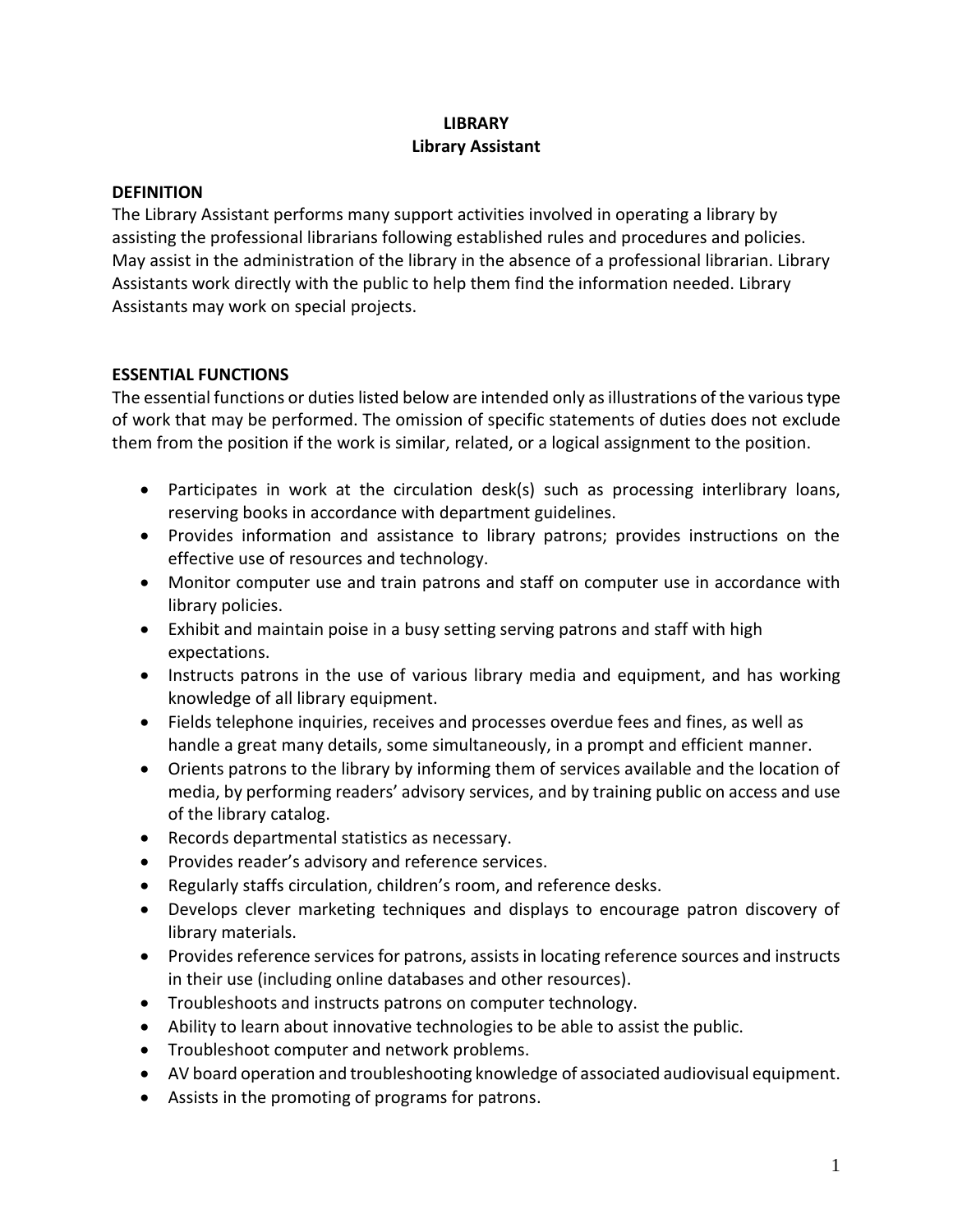- Conducts new user orientations.
- Performs related duties as required.

## **SUPERVISION RECEIVED**

Under general supervision. The employee is familiar with the work routine and uses initiative in carrying out recurring assignments independently. The supervisor provides additional, specific instruction for new, difficult or unusual assignments, including suggested work methods. The employee refers unusual situations to the supervisor for advice and further instructions.

## **ACCOUNTABILITY**

The nature of work means that errors are usually detected in succeeding operations. Consequences of errors, missed deadlines or poor judgment may include time loss caused by back checking by others and slowdowns in the processing of the work. Errors are generally confined to a single department, such as billing or accounting errors and/or failure to check a subordinate's performance.

## **JUDGMENT**

The work involves numerous standardized practices, procedures, or general instructions that govern the work and in some cases may require additional interpretation. Judgment is needed to locate, select and apply the most pertinent practice, procedure, regulation or guideline. Judgement is required in analyzing interactions and situations with patrons.

#### **COMPLEXITY**

The majority of the work consists of simple, routine or repetitive tasks and/or operations with few variations in well-known or established procedures.

#### **NATURE AND PURPOSE OF CONTACTS**

Relationships are primarily with co-workers, vendors and the public, involving frequent explanation, discussion or interpretation of practices, procedures, regulations or guidelines in order to render service, plan or coordinate work efforts, or resolve operating problems. Other regular contacts are with service recipients and employees of outside organizations. More than ordinary courtesy, tact and diplomacy may be required to resolve complaints or deal with hostile, uncooperative or uninformed persons.

#### **CONFIDENTIALITY**

Incumbent has access at the departmental level to a variety of sensitive and confidential information.